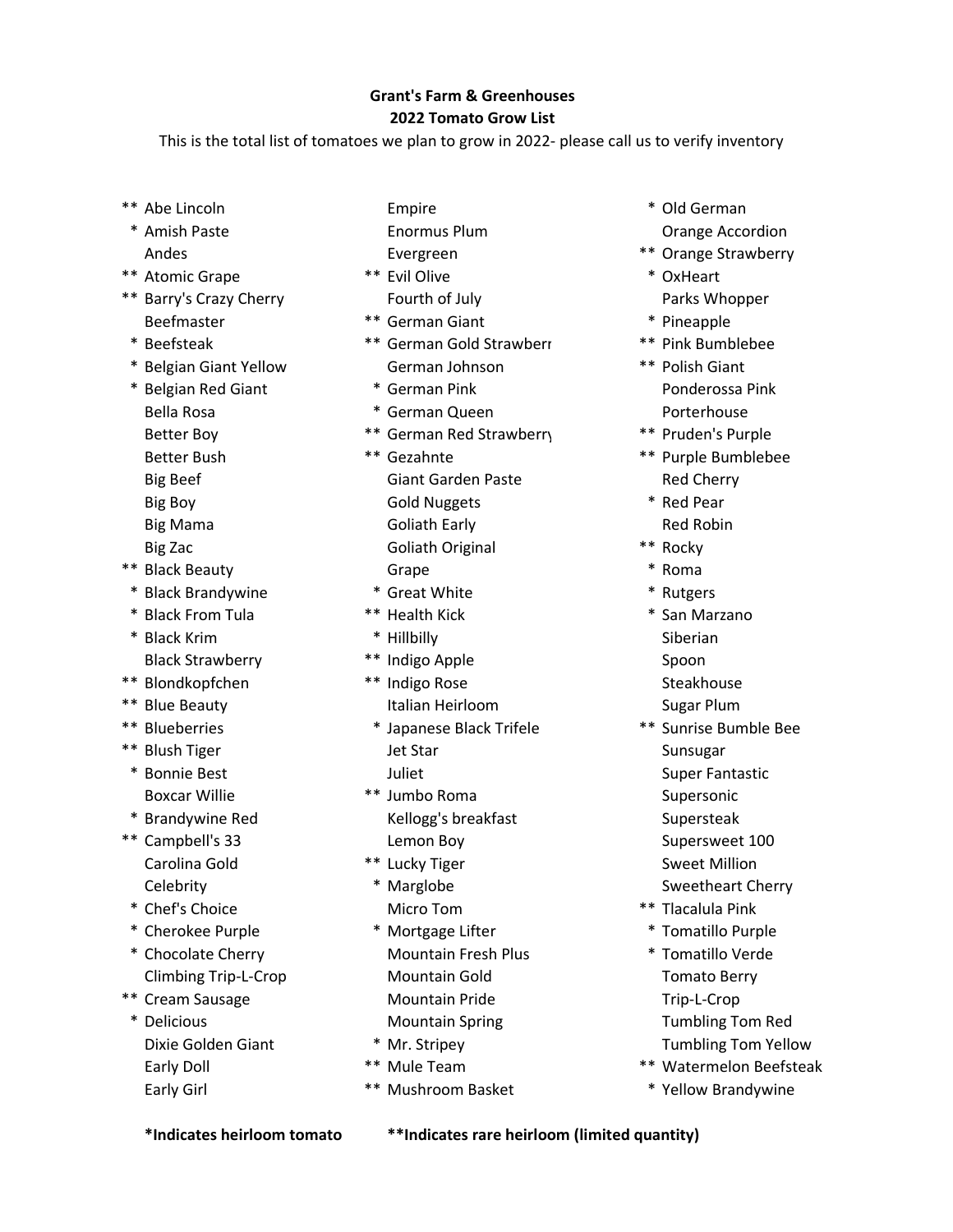## Grant's Farm & Greenhouses 2022 Pepper Grow List

This is the total list of peppers we plan to grow in 2022- please call us to verify inventory

| Sweet Peppers - Available in Greenhouse 12 | Hot Peppers - Available in Greenhouse 14 |
|--------------------------------------------|------------------------------------------|
| <b>Big Bertha</b>                          | Anaheim                                  |
| Cal Wonder                                 | Big Jim                                  |
| California Wonder                          | Carolina Reaper                          |
| <b>Candy Cane Chocolate</b>                | Caribbean Red Habenaro                   |
| <b>Chinese Giant</b>                       | Cherry red large                         |
| Chocolate Beauty                           | Chilly Chili                             |
| Cubanelle                                  | Chinese 5 color                          |
| Diamond                                    | Chocolate Habenaro                       |
| <b>Emerald Giant</b>                       | Death Spiral                             |
| Golden CalWonder                           | Early Jalapeno                           |
| <b>Goliath Sweet Orange Pepper</b>         | Ghost                                    |
| Habenada (not hot)                         | Gold Cayenne                             |
| Jupiter                                    | Hungarian Hot Wax                        |
| King Arthur                                | Jalapeno                                 |
| Lady Bell                                  | Lemon Spice Jalapeno                     |
| Lilac                                      | Long Red Ceyanne                         |
| Marconi Gold                               | Mariachi                                 |
| Marconi Red                                | Mexibell                                 |
| Mightnight Dream                           | Mucho Nacho                              |
| Mini Bell Mix                              | Orange Habenaros                         |
| Nadapeno (not hot)                         | Orange Spice Jalapeno                    |
| <b>Orange King</b>                         | Pepperoncini                             |
| Pimiento                                   | Pot o peno                               |
| <b>Purple Beauty</b>                       | Pumpkin Spice Jalapeno                   |
| Shishito                                   | Scotch Bonnet red                        |
| Super Heavyweight Yellow                   | Scotch Bonnet yellow                     |
| Sweet Banana                               | Seranno                                  |
| <b>Sweet Pickle</b>                        | Seven Pot Yellow                         |
| <b>Yellow Monster</b>                      | Tabasco                                  |
|                                            | Taquito                                  |
|                                            | Thai Hot                                 |

Tiburon (Pablo Ancho) Trinidad Scorpion Red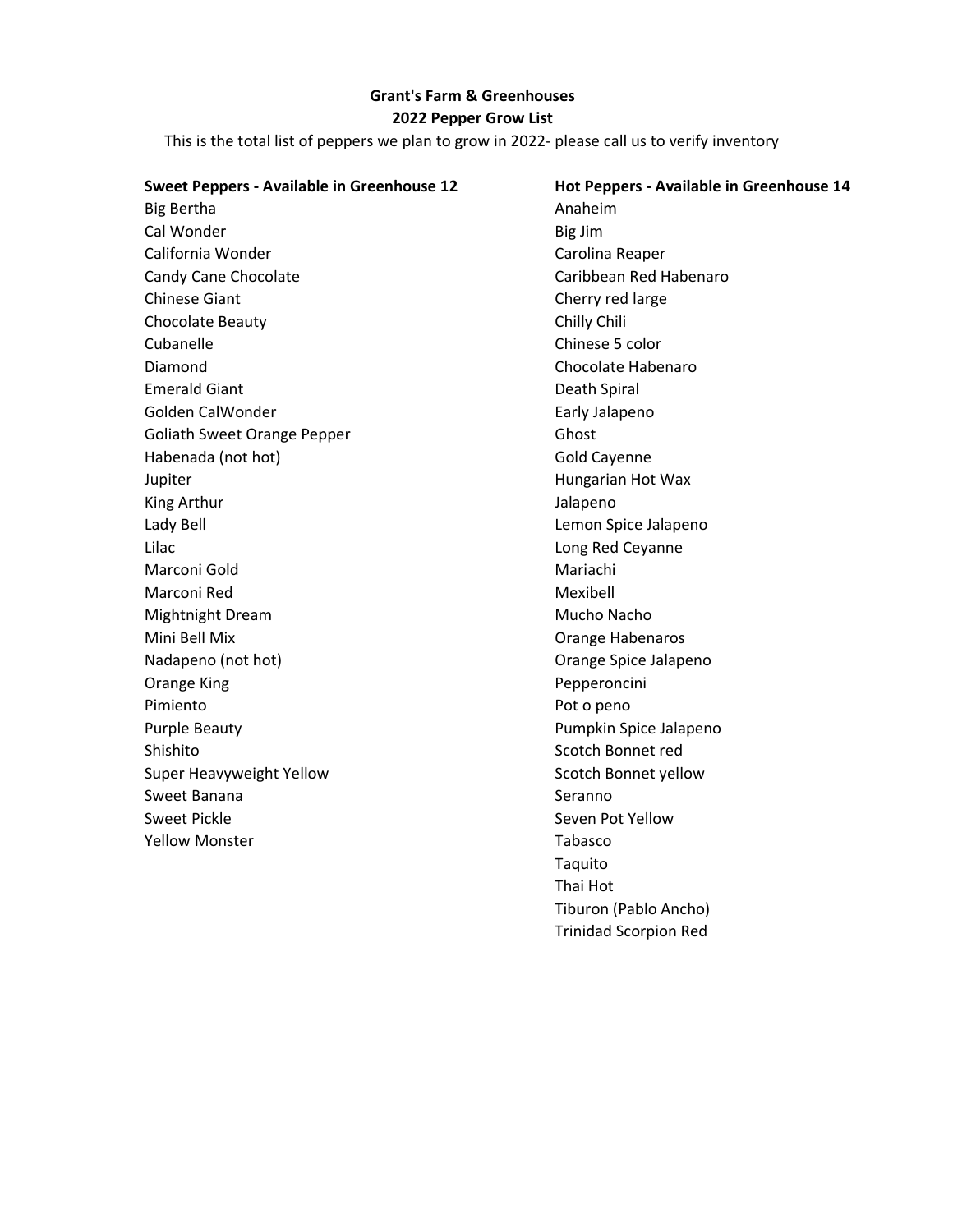## Grant's Farm & Greenhouses 2022 Vegetable Grow List Page 1 of 2

This is the total list of vegetables we plan to grow in 2022- please call us to verify inventory All vegetables on this list are in greenhouse #7

| <b>Asian Greens</b>    | Chinese Multicolor Spinach | Cucumber | <b>Burpless (Muncher)</b>  |
|------------------------|----------------------------|----------|----------------------------|
| <b>Asian Greens</b>    | Chinese Pink Celery*       | Cucumber | <b>Bush Pickle</b>         |
| <b>Asian Greens</b>    | Chinese White Celery*      | Cucumber | Green Light                |
| <b>Asian Greens</b>    | Late Nagasaki Cabbage      | Cucumber | Marketmore                 |
| <b>Asian Greens</b>    | Mizuna Beni Housh          | Cucumber | Mexican Sour Gherkin       |
| <b>Asian Greens</b>    | Mizuna Pink                | Cucumber | Parisian                   |
| <b>Asian Greens</b>    | Purple Lady Bok Choy       | Cucumber | Parisiene                  |
| <b>Asian Greens</b>    | Shanghai Green Choy        | Cucumber | Pickling                   |
| <b>Asian Greens</b>    | Suzhou Baby Bok Choy       | Cucumber | Straight 8                 |
| <b>Asian Greens</b>    | Tatsoi                     | Cucumber | Yanato Extra Long          |
| <b>Asian Greens</b>    | Yellow Heart Winter Choy*  | Eggplant | <b>Black Beauty</b>        |
| <b>Beans</b>           | <b>Blue Lake</b>           | Eggplant | Casper                     |
| <b>Beans</b>           | Provider                   | Eggplant | <b>Chinese String</b>      |
| <b>Brocolli</b>        | <b>Early Dividend</b>      | Eggplant | Classic                    |
| <b>Brocolli</b>        | <b>Green Comet</b>         | Eggplant | <b>Fairy Tale</b>          |
| <b>Brocolli</b>        | Packman                    | Eggplant | Japanese Shine             |
| Brocolli               | Premium Crop               | Eggplant | <b>Ping Tung</b>           |
| <b>Brussel Sprouts</b> | Long Island                | Eggplant | <b>Purple Fingers</b>      |
| <b>Brussel Sprouts</b> | <b>Red Rubine</b>          | Eggplant | Purple Patio Bush          |
| Cabbage                | <b>Bravo</b>               | Eggplant | Yamato Japanese            |
| Cabbage                | Early Flat Dutch           | Greens   | <b>Blue Scotch Kale</b>    |
| Cabbage                | Early Jersey Wakefield     | Greens   | <b>Bright Lights Chard</b> |
| Cabbage                | Golden Acre                | Greens   | Lacinato Kale              |
| Cabbage                | Late Flat Dutch            | Greens   | Orange Chard               |
| Cabbage                | <b>Quick Start</b>         | Greens   | Peppermint Chard           |
| Cabbage                | <b>Red Acre</b>            | Greens   | <b>Red Russian Kale</b>    |
| Cabbage                | Savoy Ace                  | Greens   | <b>Rhubarb Chard</b>       |
| Cabbage                | Stonehead                  | Greens   | Scarlet Kale               |
| Cabbage                | Tropic                     | Greens   | Siberian Kale              |
| Cauliflower            | Purple                     | Leeks    |                            |
| Cauliflower            | Self Blanch Cauliflower    |          |                            |
| Celery                 |                            |          |                            |
| Chinese Cabbage        | <b>Blues</b>               |          |                            |
| Chinese Cabbage        | <b>Golden Beauty</b>       |          |                            |
| Collards               | Georgia                    |          |                            |
| Corn                   | Orchard Baby               |          |                            |
| Corn                   | Silver Queen               |          |                            |
| Corn                   | <b>Strawberry Popcorn</b>  |          |                            |

\* Indicates item will be available in May, not ready for Open House